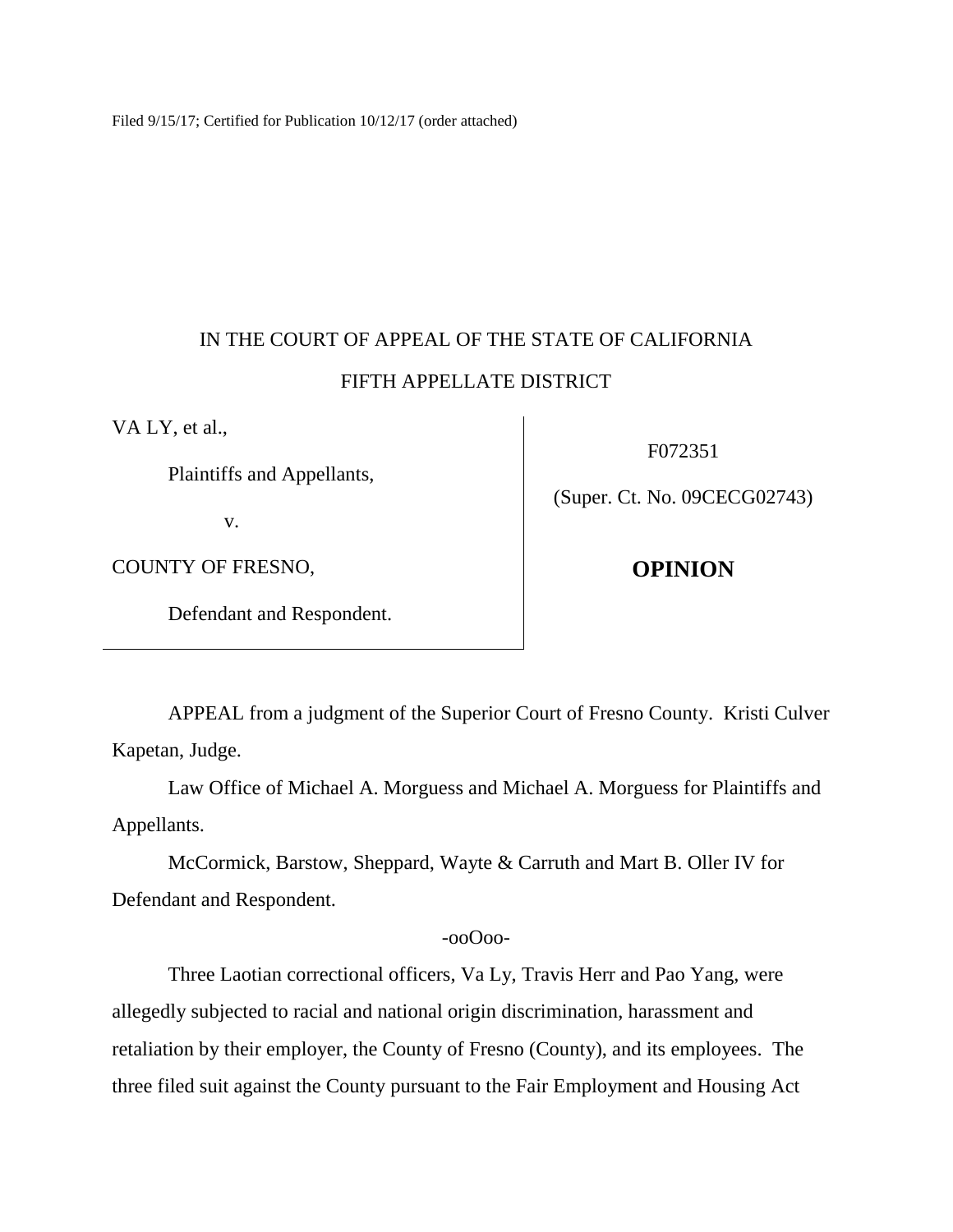(FEHA), Government Code section 12900 et seq., while simultaneously pursuing their workers' compensation remedies. In separate workers' compensation proceedings, the administrative law judges denied plaintiffs' claims after finding the County's actions were non-discriminatory, good faith personnel decisions. The County moved for summary judgment based on the doctrines of res judicata and collateral estoppel, arguing the workers' compensation decisions barred plaintiffs' FEHA claims. The trial court granted summary judgment.

On appeal, plaintiffs contend (1) collateral estoppel does not apply because the findings in the workers' compensation proceedings that the County's actions were lawful, non-discriminatory, good faith personnel actions were not necessary to the decisions, and (2) neither res judicata nor collateral estoppel apply because the workers' compensation and FEHA actions involve different primary rights. We conclude res judicata bars plaintiffs' claims in this action and affirm the judgment.

#### **FACTUAL AND PROCEDURAL BACKGROUND**

Plaintiffs, who are Laotians of Hmong ethnicity, worked for the County as correctional officers. They initiated this action in August 2009; before doing so they each filed a complaint with the Department of Fair Employment and Housing, which issued them "right-to-sue" letters. In their second amended complaint, filed in September 2010, plaintiffs allege the County and its employees subjected them to adverse employment actions that constituted discrimination and harassment based on their race, ethnicity and national origin, and they were retaliated against after they complained about their treatment, in violation of FEHA.

Prior to commencing this action, each plaintiff filed a workers' compensation claim with the Department of Industrial Relations, Workers' Compensation Appeals Board (WCAB), for psychiatric injuries arising from the discrimination, harassment and retaliation. In each workers' compensation case, a hearing was held before a worker's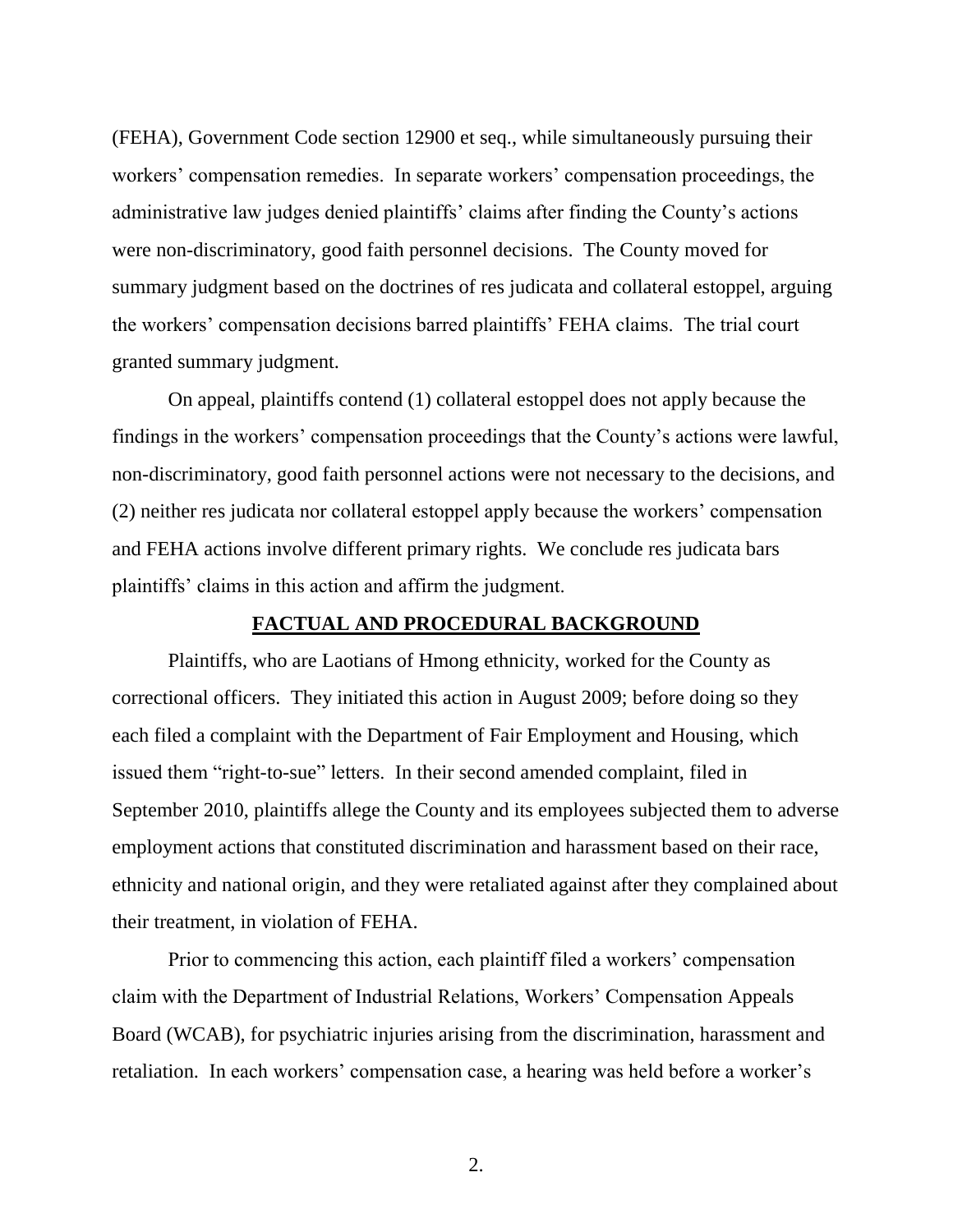compensation administrative law judge (WCJ) at which testimony and evidence were received.

The workers' compensation cases were resolved as follows.<sup>1</sup> In Ly's case, Ly testified he was subjected to racial discrimination and harassment when his requests to swap shifts with other officers were denied; he was moved out of his regular assignment and repeatedly reassigned to the main jail; and his sergeant, Charron Reams, referred to him as "the Swap King," which led to teasing by other officers. In October 2012, WCJ Geoffrey H. Sims issued his decision, in which he found the denial of Ly's swap request "was not a discriminatory action and was made as a good faith personnel action," and the reassignments were due to business necessity and were not discriminatory actions. Sims ordered that Ly take nothing by way of his complaint.

In Herr's case, Herr testified he was subjected to racial discrimination and retaliation when another correctional officer, Mary Nichols, confronted him in the staff dining room and "told him off" in front of other officers, and the incident became fodder for gossip and teasing; Nichols, who had been promoted to sergeant, denied him time off for his aunt's funeral; Reams "hid" desirable mandatory overtime assignments from him; and his swap requests and requests to split overtime shifts were denied. In May 2014, WCJ Thomas J. Heslin issued his decision, in which he found Herr did not sustain industrial injury to his psyche and ordered that he take nothing as a result of his claim. Heslin determined that the overall record showed the complained-of actions were good faith personnel actions that were not directed at Herr as an individual or because he is Laotian.

Herr filed a petition for reconsideration, in which he argued the evidence overwhelmingly showed a pattern of ongoing racial discrimination and harassment, and

 $\overline{a}$ 

**<sup>1</sup>** In April 2013, the superior court stayed the FEHA action to allow the pending workers' compensation proceedings to be completed.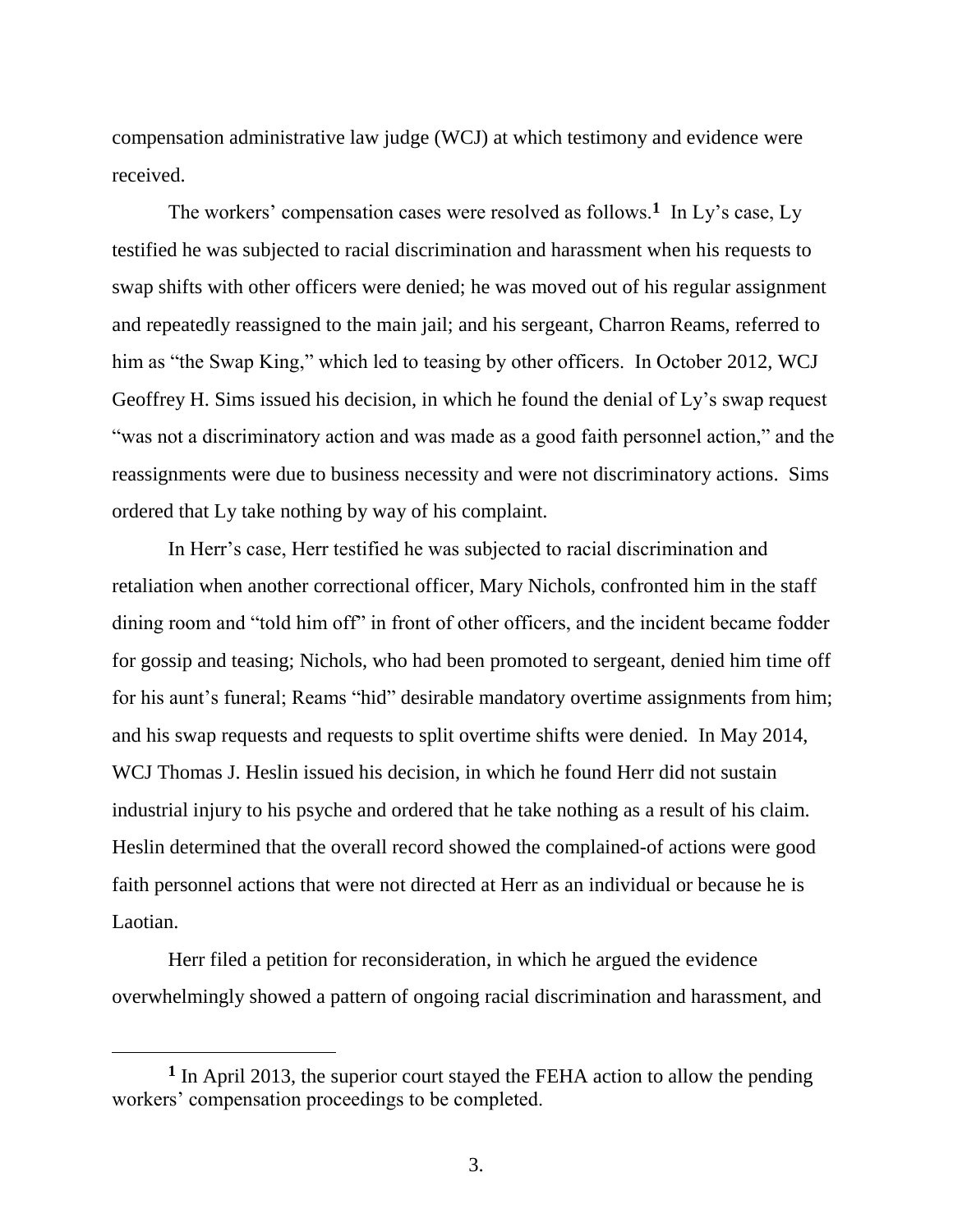retaliation. In September 2014, the WCAB adopted Heslin's subsequent report and recommendation on the petition, and denied the petition. The WCAB found that the actions of Herr's supervisors "were good faith personnel actions" that "were taken in order to provide for the best and most effective staffing at the jail."

In Yang's case, Yang testified that two incidents occurred while he was on duty in the security booth at the jail that resulted in discipline; the incident reports made their way up the chain of command to Lieutenant Watkins; Yang was terminated after he refused to cooperate with the ensuing investigation; he utilized the grievance procedures and the Civil Service Commission reinstated his employment, but 240 hours of his lost employment time was converted to a suspension and counsel were ordered to meet and confer to arrive at a figure for back pay for the remaining hours; and he was terminated when he did not return to work. Yang claimed the complaints and discipline imposed were racially motivated. In September 2011, WCJ Dominic E. Marcelli issued his decision, in which he found Yang did not sustain "a compensable industrial injury to his psyche" and ordered he take nothing by way of his application. Marcelli determined the County's actions were "lawful, non-discriminatory and done in good faith." Yang filed a petition for reconsideration, which the WCAB dismissed as untimely.

In April 2015, after completion of the workers' compensation cases, the County filed separate summary judgment motions as to each plaintiff. In all of the motions, the County argued plaintiffs' discrimination, harassment, and retaliation claims were barred by the doctrines of res judicata and collateral estoppel, as their claims were fully litigated, or were litigable, in the WCAB proceedings.

Plaintiffs opposed the motions. They argued (1) res judicata did not apply because workers' compensation is the exclusive remedy for their industrial injuries, the workers' compensation and FEHA claims involve different primary rights, the difference in remedies available in both forums provide an incentive for industrially injured employees to also pursue a FEHA claim, and had they prevailed in the workers' compensation cases,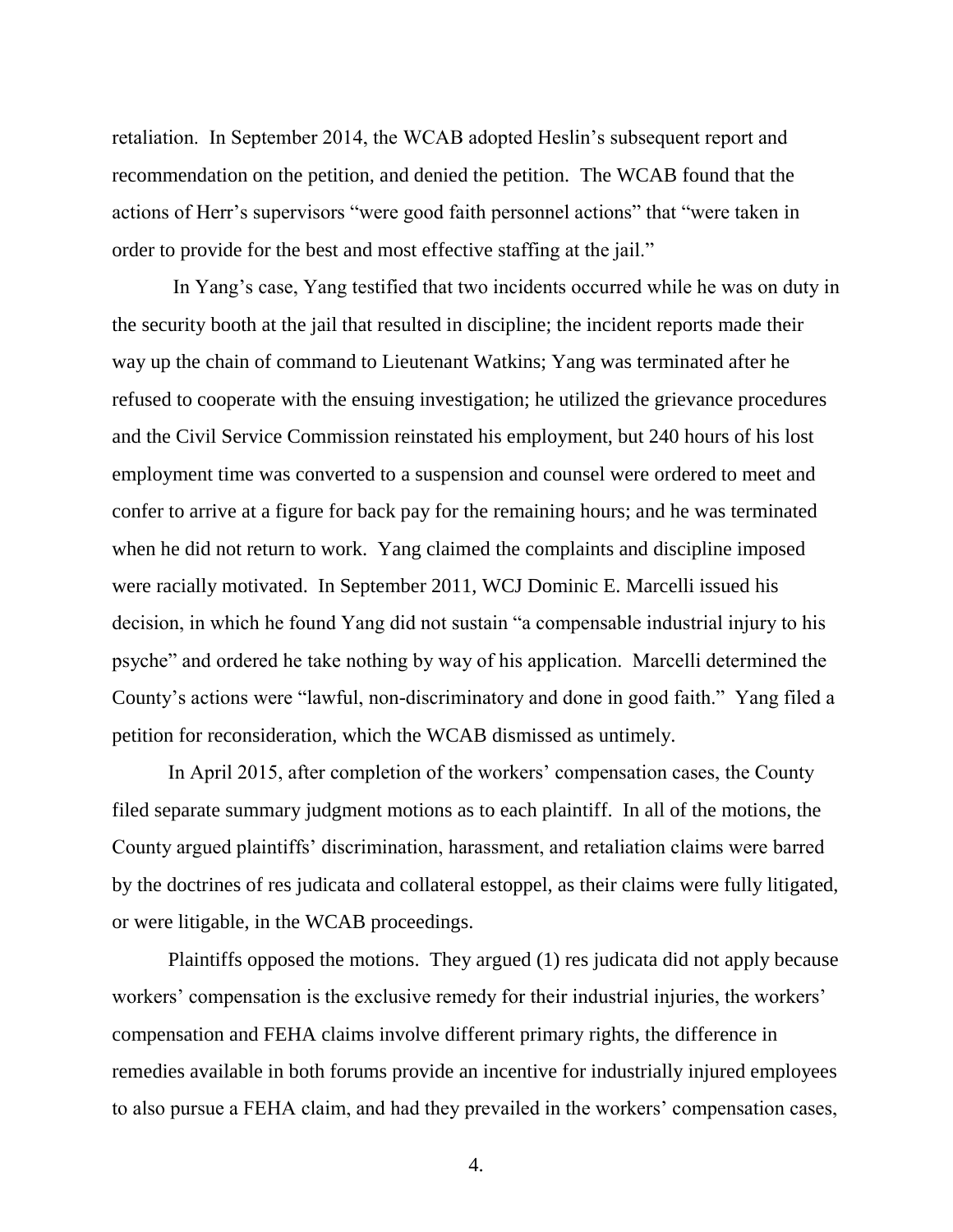the County would not have been precluded from continuing to defend the FEHA actions; and (2) collateral estoppel did not apply because they were not litigating an industrial injury in the FEHA action.

The trial court granted the motions. The trial court noted that while plaintiffs could not be forced to litigate their FEHA claims before the WCAB, each chose to pursue their remedies in that forum on the exact claims asserted in the FEHA action. The trial court found the workers' compensation proceedings were judicial in nature and the doctrine of collateral estoppel barred plaintiffs' FEHA claims because (1) each plaintiff was afforded the opportunity to present evidence and call witnesses, with Ly represented by counsel, and Herr and Yang allowed to self-direct their testimony, produce documents and call witnesses; (2) the issues litigated were identical; and (3) each WCJ found the County's actions "were non-discriminatory, in 'good faith,' and based upon 'business necessity.'"

#### **DISCUSSION**

The standards governing summary judgment motions and appellate review of them are well established. Summary judgment is proper if there is no triable issue of material fact and the moving party is entitled to judgment as a matter of law. (Code Civ. Proc., § 437c, subd. (c).) We review the trial court's ruling on a summary judgment motion de novo and independently determine whether the moving party is entitled to judgment as a matter of law. (*Hampton v. County of San Diego* (2015) 62 Cal.4th 340, 347 (*Hampton*).) We consider all of the evidence set forth in the moving and opposing papers, except that as to which objections have been made and sustained. (Code Civ. Proc., § 437c, subd. (c).) We liberally construe the evidence in favor of the party opposing summary judgment and resolve all doubts concerning the evidence in favor of that party. (*Hampton*, at p. 347.) "We must affirm a summary judgment if it is correct on any of the grounds asserted in the trial court, regardless of the trial court's stated reasons." (*Garrett v. Howmedica Osteonics Corp.* (2013) 214 Cal.App.4th 173, 181.)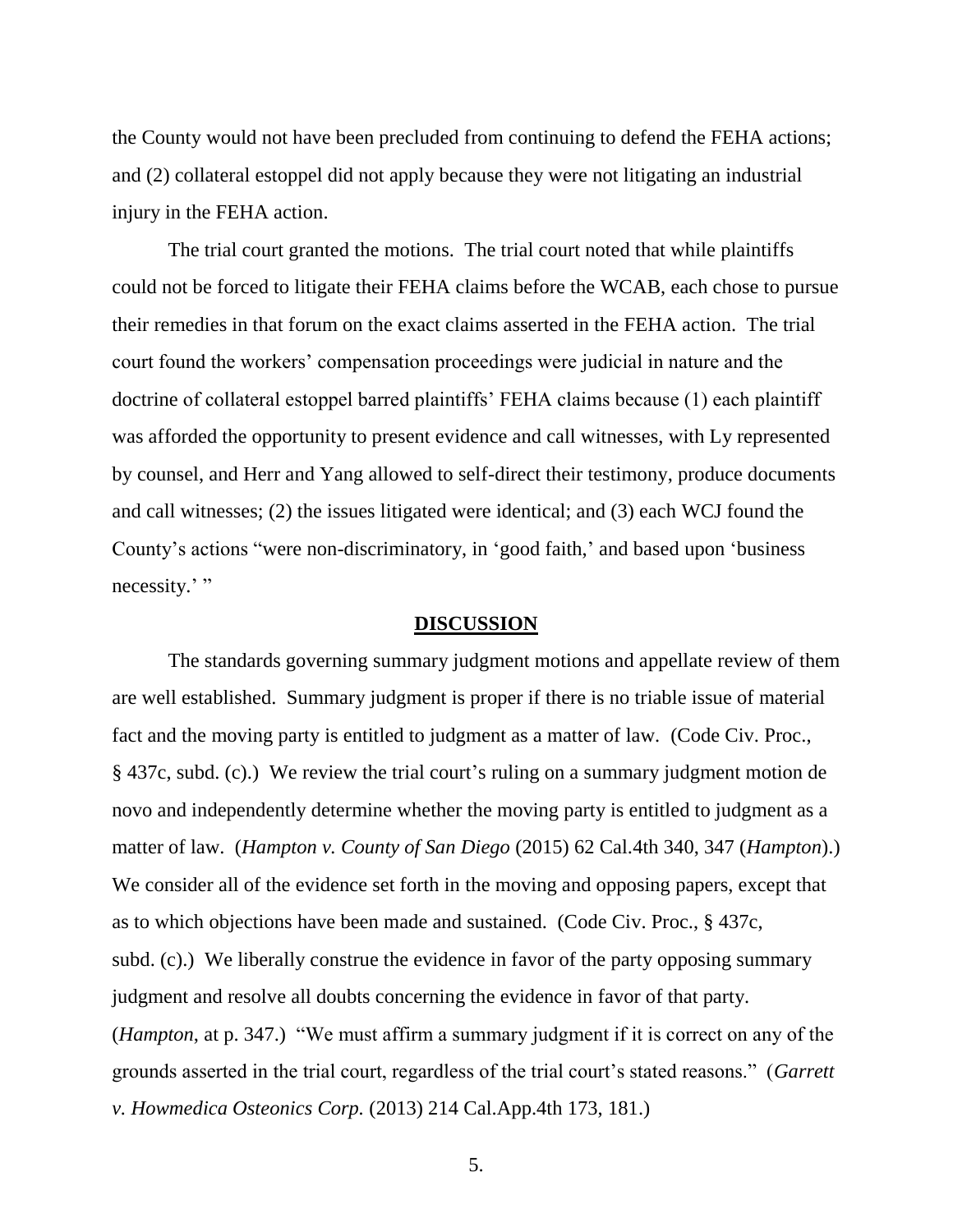Although the County raised both res judicata and collateral estoppel as grounds for summary judgment in their motions, the trial court ruled only on one – collateral estoppel. On appeal, plaintiffs raise both grounds and assert that neither bars their FEHA claims. We need not determine whether the trial court erred in granting summary judgment based on collateral estoppel because summary judgment is properly affirmed on the alternative doctrine of res judicata.**<sup>2</sup>**

Workers' compensation is ordinarily the exclusive remedy of an employee who is injured while performing services growing out of and incidental to his or her employment. (Lab. Code, §§ 3602, subd. (a), 3600, subd. (a).) Racial or national origin discrimination and harassment is not a normal incident of employment; accordingly, a claim for damages under the FEHA is not barred by the exclusive remedy provisions of the workers' compensation act. (*Accardi v. Superior Court* (1993) 17 Cal.App.4th 341, 347; *Flait v. North American Watch Corp.* (1992) 3 Cal.App.4th 467, 480 [The Legislature "did not intend that its objective of providing relief from civil rights violations would be defeated by the exclusive remedy provision of the workers' compensation act."].)

Nevertheless, the Legislature has acknowledged that an injured employee may choose to recover for psychiatric injury caused by racial or national origin discrimination or harassment by means of a workers' compensation claim. (Lab. Code, § 3208.3, subd. (b) $(1)$ .) In such cases, an employer may assert as a defense that the psychiatric injury "was substantially caused by a lawful, nondiscriminatory, good faith personnel action." (Lab. Code, § 3208.3, subd. (h).) Thus, an employee who claims to have been discriminated against or harassed in the workplace has a choice of remedies: a claim may be made under the FEHA or under workers' compensation. Here, plaintiffs elected to

 $\overline{a}$ 

**<sup>2</sup>** Since the parties have briefed the res judicata issue, we may decide it even though the trial court did not rely on that ground in granting summary judgment. (Code Civ. Proc., sec. 437c, subd. (m)(2).)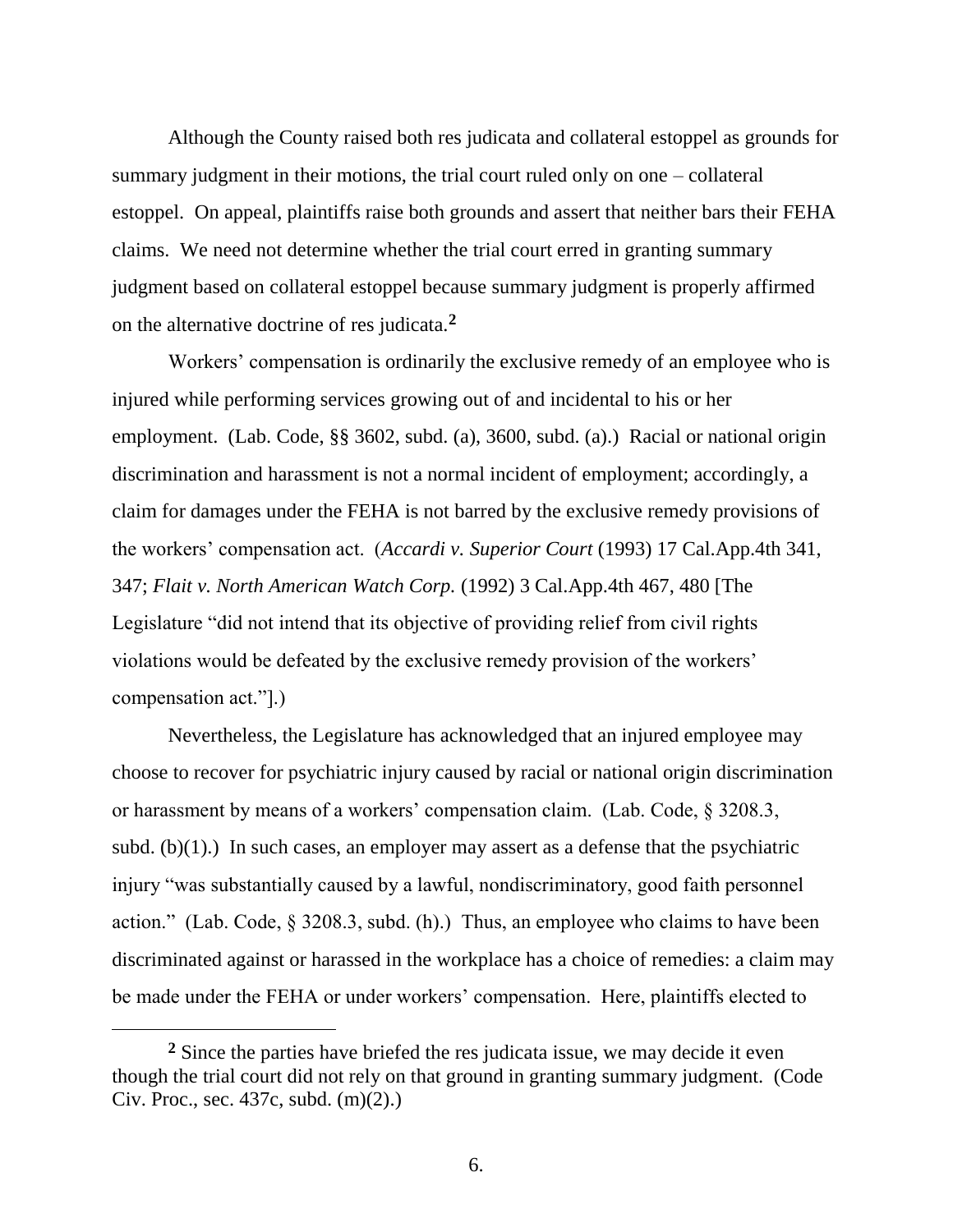pursue both remedies. The workers' compensation claims were resolved first, in the County's favor. The question on appeal is whether the workers' compensation decisions have a preclusive effect on plaintiffs' FEHA action.

"Res judicata, or claim preclusion, prevents relitigation of the same cause of action in a second suit between the same parties or parties in privity with them." (*Mycogen Corp. v. Monsanto Co.* (2002) 28 Cal.4th 888, 896 (*Mycogen*).) Claim preclusion applies only if (1) the decision in the former proceeding is final and on the merits; (2) the present proceeding is on the same cause of action as the former proceeding; and (3) the parties in both the former and present proceedings are the same. (*Busick v. Workmen's Comp. Appeals Bd.* (1972) 7 Cal.3d 967, 973-974 (*Busick*).**<sup>3</sup>** Claim preclusion " 'gives certain *conclusive effect* to a *former judgment* in a subsequent litigation involving the same controversy.' " (*Id.* at p. 973.) Under the doctrine, a valid final judgment in favor of the plaintiff merges the cause of action in the judgment and, if in the defendant's favor, constitutes a bar to any further suit on the same cause of action. (*Ibid.*) When a plaintiff has two mutually exclusive remedies for the enforcement of a claim, and a judgment in the first action is rendered on the merits of the case, the plaintiff cannot proceed to judgment in the second action. (*Id.* at pp. 973-974.)

There is no question here that the decisions in the workers' compensation cases were final and on the merits, and the same parties were involved in both the workers' compensation cases and the FEHA action. Plaintiffs, however, contend claim preclusion does not apply because the two proceedings do not involve the same cause of action.

**<sup>3</sup>** While claim preclusion bars the relitigation of causes of action, collateral estoppel, or issue preclusion, bars litigation of *issues* argued and decided in a prior proceeding. (*Mycogen*, *supra*, 28 Cal.4th at p. 896.) Issue preclusion shares the same three prerequisites with claim preclusion, but issue preclusion requires "the additional elements that the issue to be precluded was actually litigated and necessarily decided." (*Zevnik v. Superior Court* (2008) 159 Cal.App.4th 76, 83 (*Zevnik*).) "The 'necessarily decided' requirement generally means only that the resolution of the issue was not 'entirely unnecessary' to the judgment in the initial proceeding." (*Ibid.*)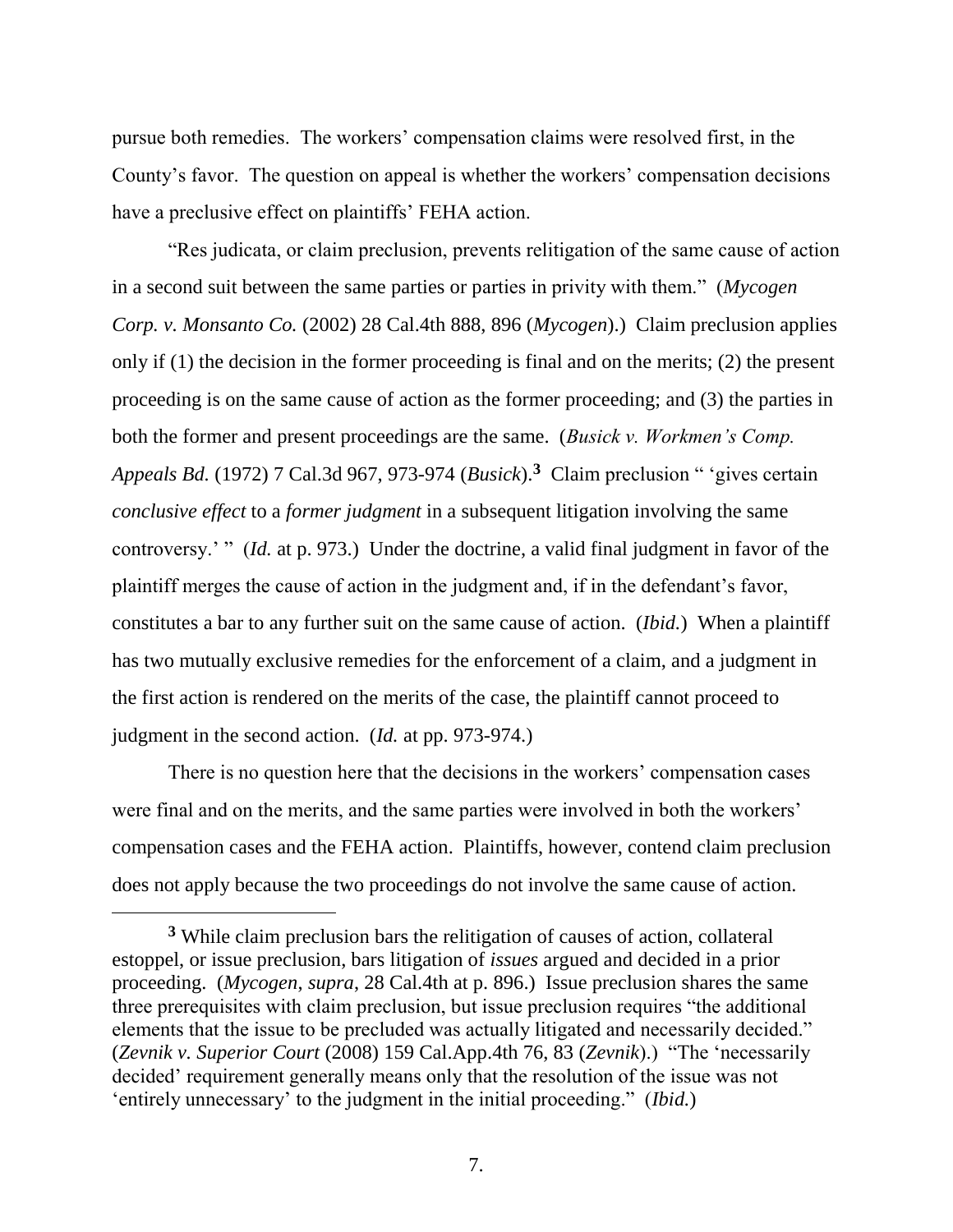Claim preclusion is based on the primary right theory. (*Mycogen*, *supra*, 28 Cal.4th at p. 904.) Under that theory, " 'a "cause of action" is comprised of a "primary right" of the plaintiff, a corresponding "primary duty" of the defendant, and a wrongful act by the defendant constituting a breach of that duty.' " (*Ibid.*) A primary right " 'is simply the plaintiff's right to be free from the particular injury suffered,' " and violation of a primary right gives rise to a single cause of action. (*Ibid.*) The primary right must be " 'distinguished from the *legal theory* on which liability for that injury is premised: "Even where there are multiple legal theories upon which recovery might be predicated, one injury gives rise to only one claim for relief." [Citation.] The primary right must also be distinguished from the *remedy* sought: "The violation of one primary right constitutes a single cause of action though it may entitle the injured party to many forms of relief, and the relief is not to be confounded with the cause of action, one not being determinative of the other." ' " (*Ibid.*)

The case before us is analogous to *Busick*, *supra*, 7 Cal.3d 967. There, the petitioner was shot by her former employer when she was picking up her final paycheck. She filed both a workers' compensation claim on the theory that her injury arose out of and in the course of her employment, and a superior court action for assault and battery. (*Id.* at p. 971.) The superior court action was resolved before the workers' compensation case was final, with the court finding in her favor and awarding her damages. The petitioner sought appellate review of the subsequent workers' compensation decision which denied her compensation because the injury did not arise out of the course and scope of her employment. (*Id.* at pp. 971-972.) Our Supreme Court concluded res judicata barred the workers' compensation action. The Court concluded the workers' compensation proceeding was brought on the same cause of action as in the superior court case, since in the latter, petitioner sought "redress for injuries suffered from one tortious act, the shooting incident. . . . Violation of one primary right in the [workers'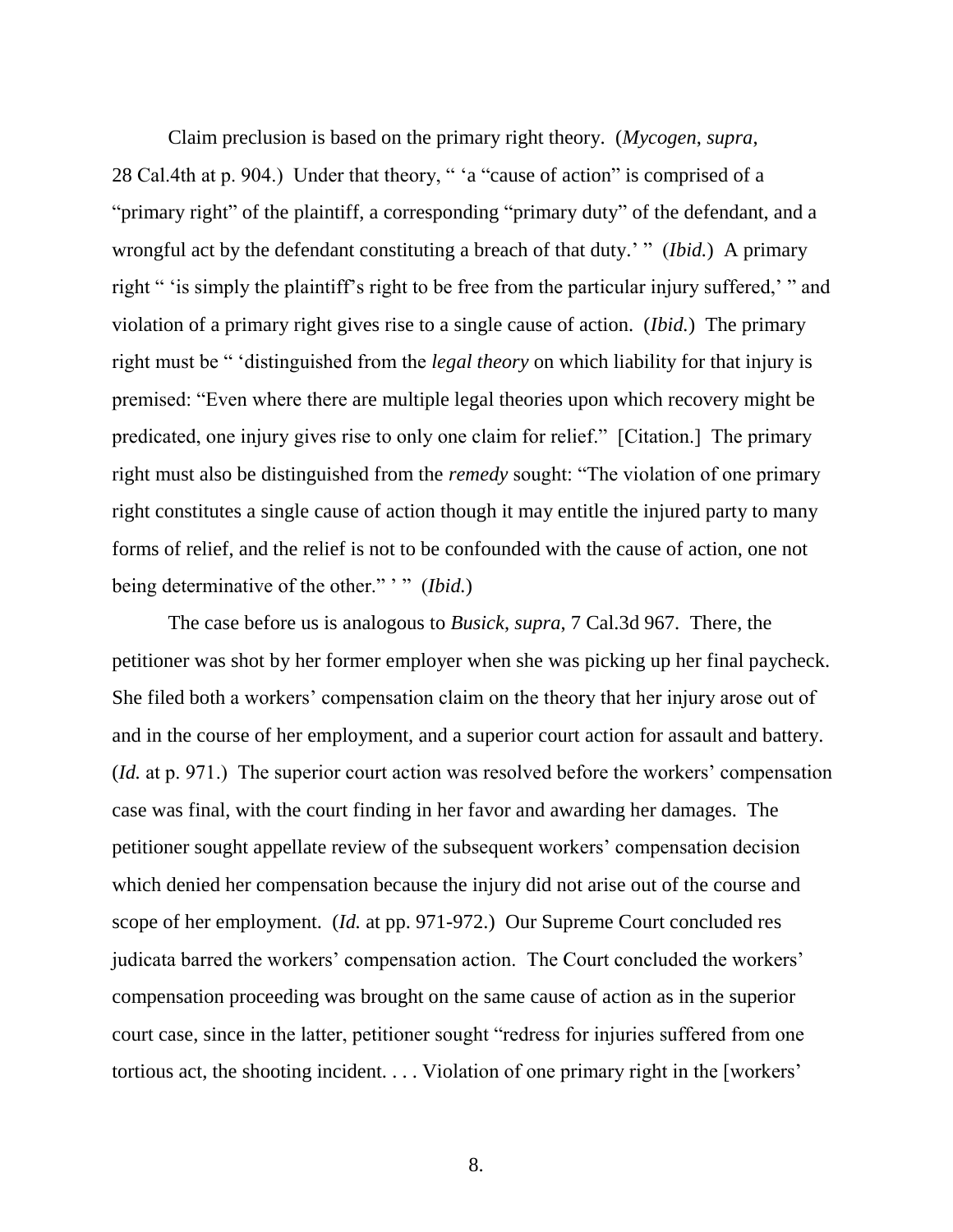compensation] case constitutes a single cause of action even though two mutually exclusive remedies are available." (*Busick*, *supra*, 7 Cal.3d at p. 975.)

Similarly here, in the workers' compensation cases plaintiffs sought redress for employment actions they claimed were caused by unlawful discrimination, harassment and retaliation. In the FEHA action, plaintiffs seek redress for the same injuries – psychiatric injuries caused by the County's discriminatory, harassing and retaliatory acts in the workplace. The effect of the employment actions on their mental states is at the heart of both their workers' compensation and FEHA claims. While the forums are different, the harm suffered is identical and therefore the same primary rights are implicated.

Plaintiffs maintain that claim preclusion does not apply here because the primary rights are different – in workers' compensation, the primary right is the statutory right to prompt compensation for work-related injuries regardless of fault (*Le Parc Community Assn'n v. Workers' Compensation Appeals Bd.* (2003) 110 Cal.App.4th 1161, 1172 [voluntary dismissal with prejudice of a civil action for negligence under Labor Code section 3706 does not bar continued litigation of related workers' compensation claim]), while in a FEHA action, the primary right is to be "free of invidious employment discrimination." (*Acuna v. Regents of University of California* (1997) 56 Cal.App.4th 639, 649 [race and ethnic discrimination claims, whether brought under title VII of the Civil Rights Act of 1965 (42 U.S.C. § 2000e et seq.) or the FEHA, arise from the same primary right].)

While this may be true as an abstract proposition, the relevant question is whether plaintiffs' workers' compensation and FEHA claims in fact alleged violation of the same or different primary rights. In their workers' compensation cases, plaintiffs sought to recover for psychiatric injuries caused by the County's employment actions which they asserted were based on their race and national origin. In this action, plaintiffs seek to recover for the same injuries based on the same acts. The FEHA action does not allege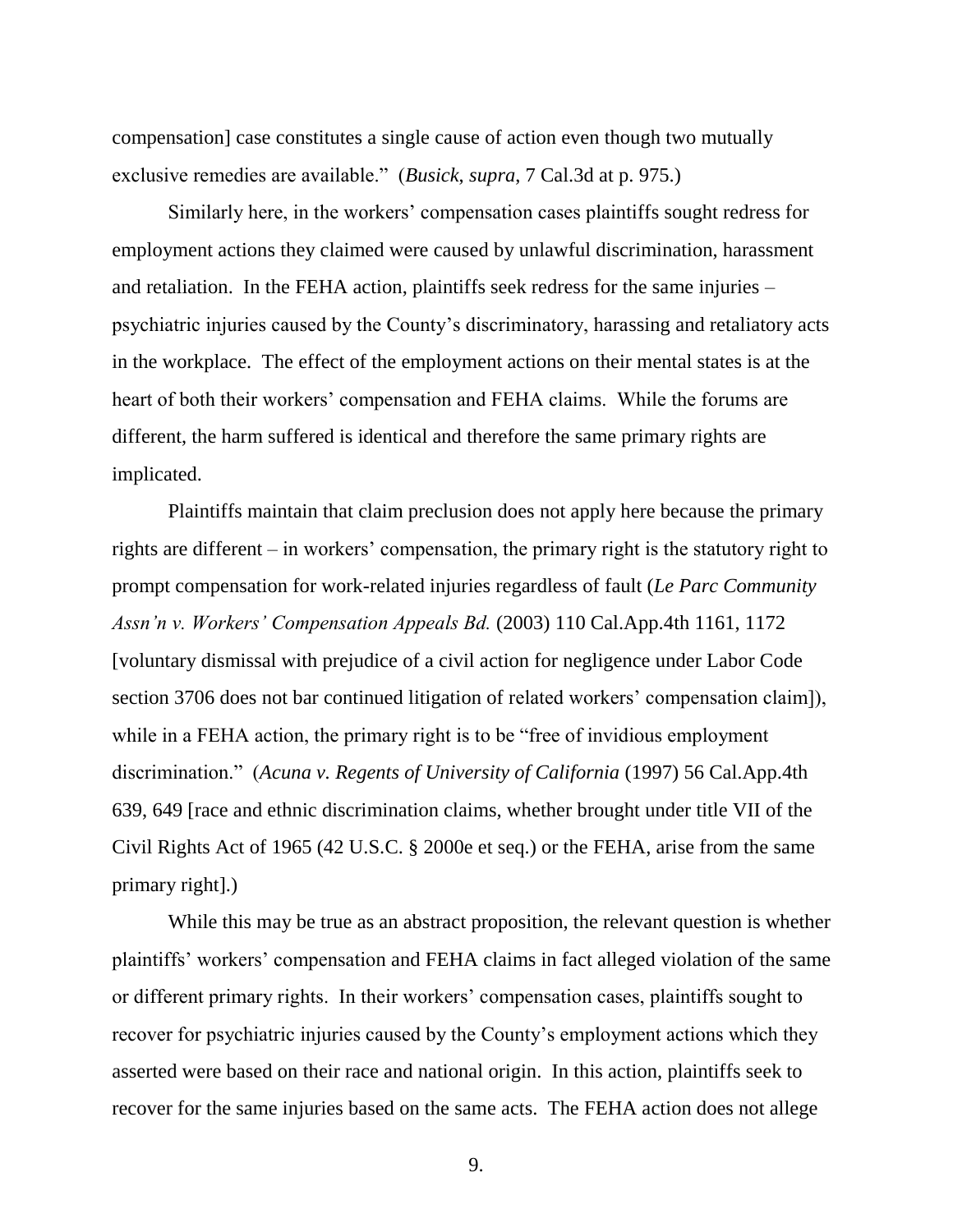any injury that was not alleged in the workers' compensation cases. Thus, in the two forums, plaintiffs seek the vindication of one primary right – the right to work in an environment free of discrimination, harassment and retaliation.

It does not matter, as plaintiffs assert, that an employer can prevail in a workers' compensation action under Labor Code section 3208.3, subdivision (b)(1) without disproving unlawful discrimination, such as where the employee fails to establish employment events predominately caused his or her psychiatric injury. This is because the County *did* disprove unlawful discrimination in plaintiffs' workers' compensation cases. The workers' compensation decisions are res judicata " 'on matters which were raised or could have been raised, on matters litigated or litigable.' " (*Busick*, *supra*, 7 Cal.3d at p. 975.) Moreover, even if the decisions that plaintiffs did not sustain injury are incorrect, they still preclude relitigation of the issue, because " '[a]n erroneous judgment is as conclusive as a correct one.' " (*Ibid.*) By pursuing their workers' compensation claims to final judgment, plaintiffs are now barred from pursuing a tort claim for the same injury. (*Lake v. Lakewood Chiropractic Center* (1993) 20 Cal.App.4th 47, 54.)

In sum, plaintiffs had one primary right: their right to recover for an injury caused by discrimination, harassment and retaliation in the workplace. Two alternate forums were available to them to redress the injury. Plaintiffs proceeded first with their workers' compensation remedy, even though the standard for recovery under FEHA may be broader. The workers' compensation decisions are now final and binding. When two tribunals have jurisdiction and neither party objects to the jurisdiction of one or the other, then the first final judgment from one of the tribunals becomes conclusive and renders the same issue res judicata in the other court. (*Busick*, *supra*, 7 Cal.3d at p. 977.) While workers' compensation was not plaintiffs' exclusive *remedy*, once they elected to pursue that remedy to a final, adverse judgment instead of insisting on the primacy of their rights under the FEHA, the WCAB became the exclusive *forum* to recover for their injuries.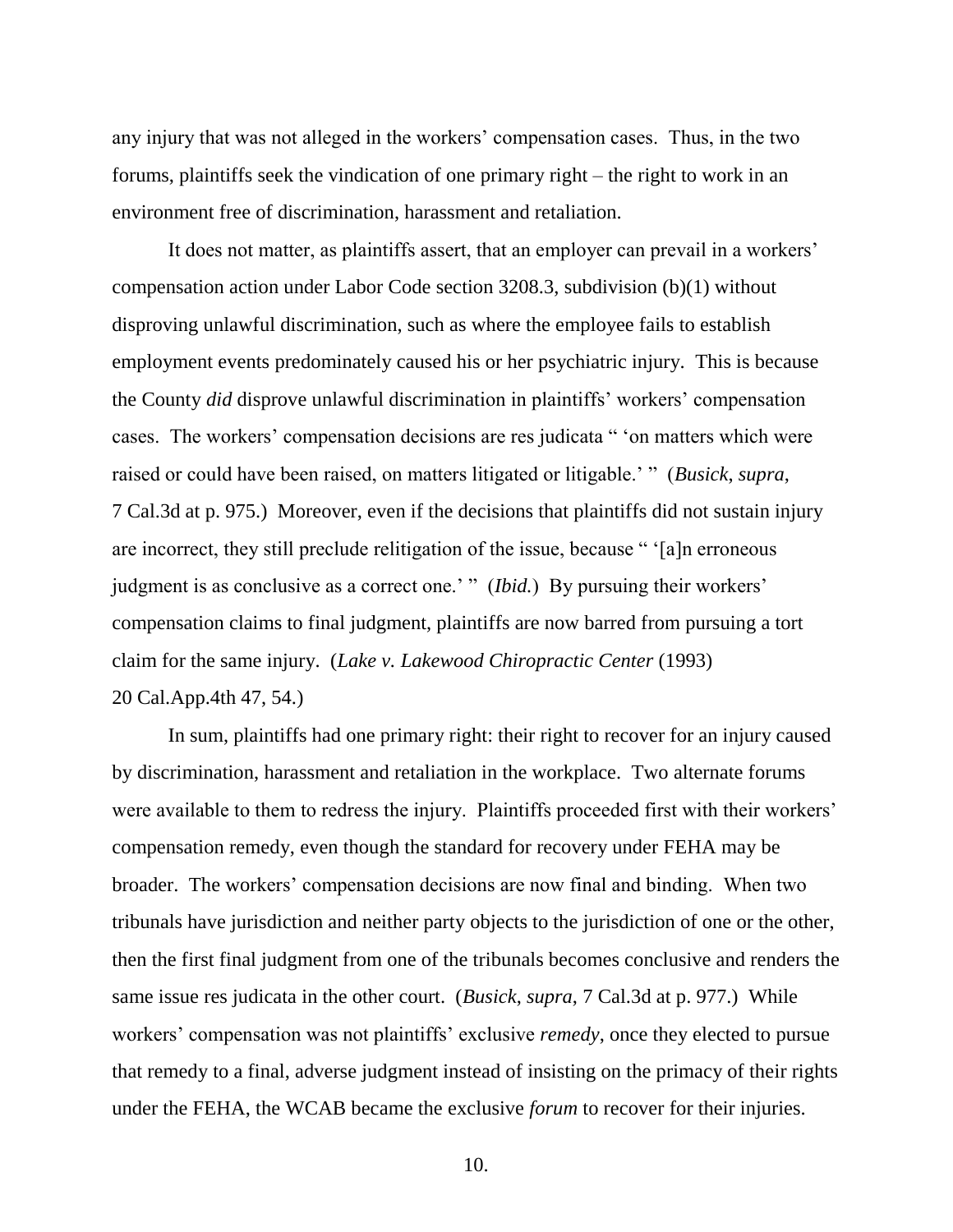# **DISPOSITION**

The judgment is affirmed. Costs on appeal are awarded to the County.

WE CONCUR:

GOMES, Acting P.J.

\_\_\_\_\_\_\_\_\_\_\_\_\_\_\_\_\_\_\_\_\_

\_\_\_\_\_\_\_\_\_\_\_\_\_\_\_\_\_\_\_\_\_ DETJEN, J.

SMITH, J.

\_\_\_\_\_\_\_\_\_\_\_\_\_\_\_\_\_\_\_\_\_